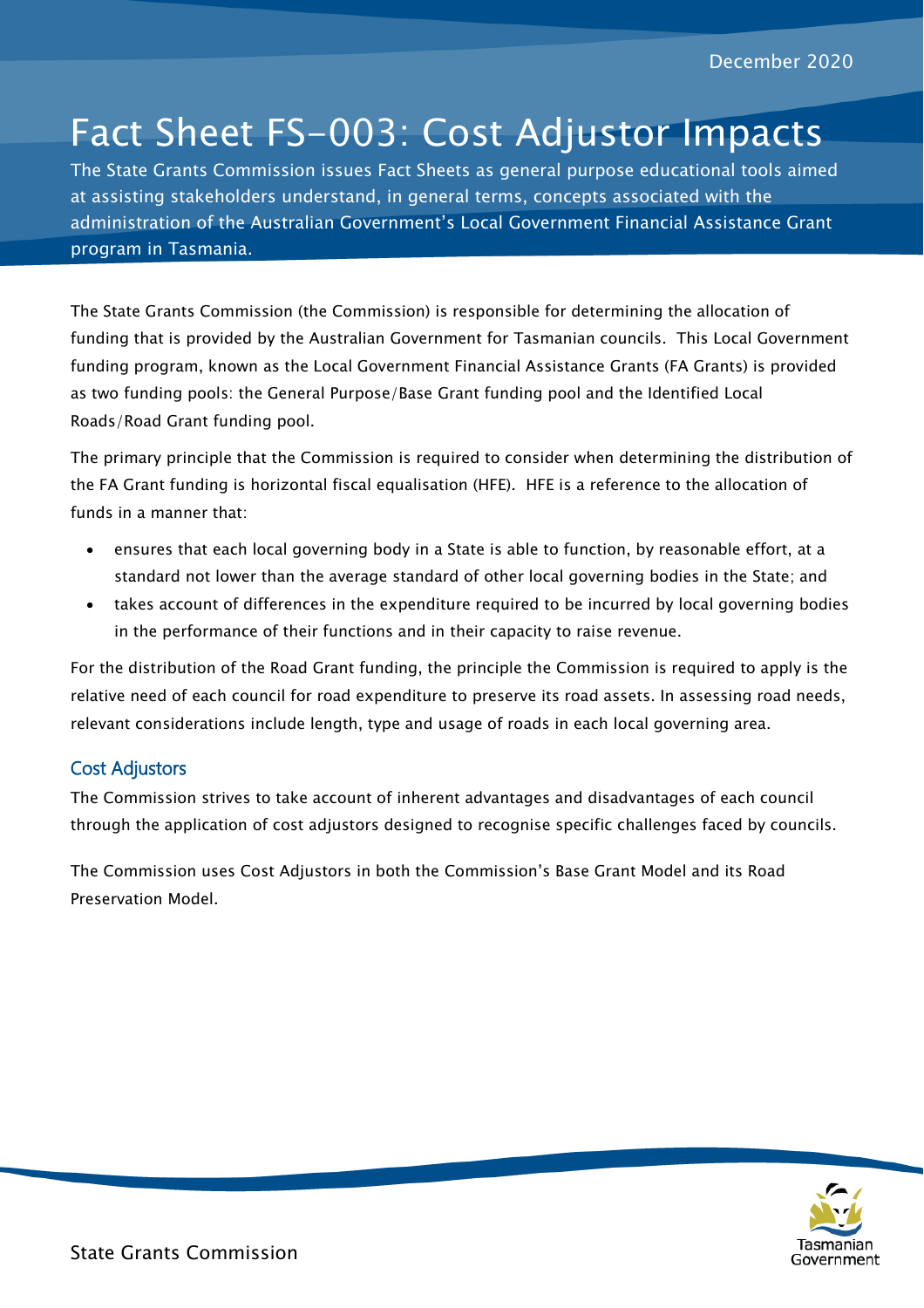# The Base Grant Model (BGM) process:

In the BGM, the starting point in the process is calculating the Average expenditure for each council. This is done by calculating the per capita expenditure on a statewide basis by summing all councils' expenditure<sup>[1](#page-1-0)</sup> for each category and dividing the total by the state's population. Each council's average expenditure is then calculated by multiplying each council's population by the average per capita expenditure rate. Cost adjustors then modify the average expenditure calculation based on an index or measure that the Commission has determined as an appropriate indicator of the particular issue. Cost adjustors are not applied to what a council actually spends, they are applied to the average expenditure as calculated by the Commission.

The Commission's BGM currently has 11 cost adjustors:

#### **Base Grant Model Cost Adjustors**

- Absentee Population
- Climate
- Dispersion
- Isolation
- Population Decline
- Regional Responsibility
- Scale (Administration)
- Scale (Other)
- Tourism

-

- Socio-Economic Indicator For Areas (SEIFA) (Index of Relative Disadvantage (IRSD)
- Worker Influx

For the BGM, each cost adjustor redistributes a portion of expenditure across all councils based on the index of relative disadvantage. This results in a council being assessed as being disadvantaged due to certain inherent aspects that it cannot control and which make it inherently more expensive to deliver services than other councils. Ultimately these result in the Commission recognising those disadvantaged councils' having a greater expenditure requirement than they otherwise would have had, and therefore, all other things being equal, having a greater relative need for financial assistance than those councils that experience advantages in that area.

<span id="page-1-0"></span><sup>1</sup> Expenditure used is a net figure after taking account of other current financial support and grants a council receives.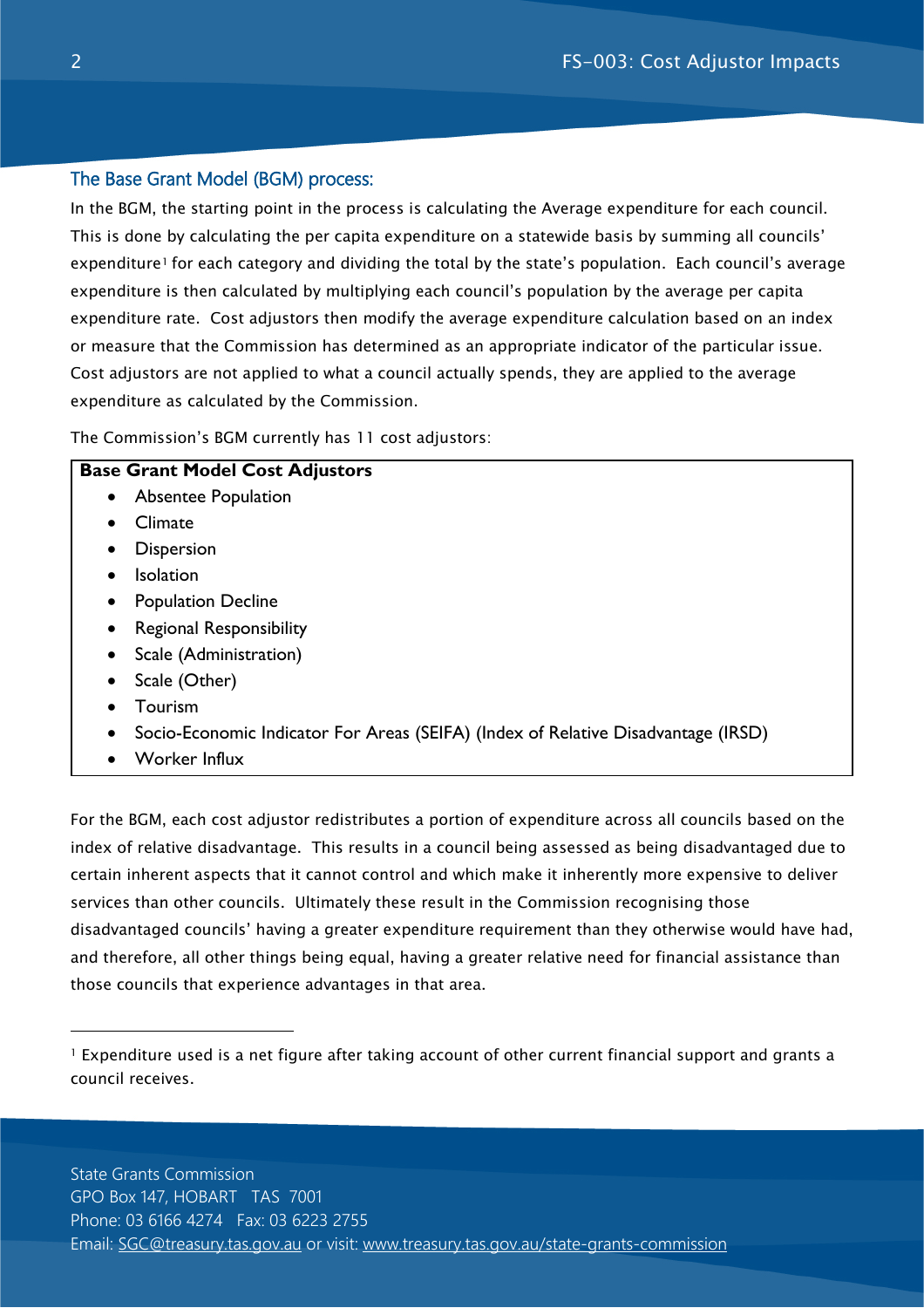-

Each Base Grant cost adjustor redistributes expenditure from councils that are relatively advantaged on the relative measure towards those councils that experience a greater disadvantage.

The BGM cost adjustors are applied to expenditure categories<sup>[2](#page-2-0)</sup> according to how each issue being assessed is understood to affects council expenditure requirements. The current BGM cost adjustors are applied to the per capita council expenditure according to the following matrix:

|                           |                | Health,      | Law,         | Planning     | Waste        |              |       |
|---------------------------|----------------|--------------|--------------|--------------|--------------|--------------|-------|
| Expenditure               |                | Housing      | Order and    | and          | Management   | Recreation   |       |
| category/Cost             | General        | and          | Public       | Community    | and          | and          |       |
| <b>Adjustor</b>           | Administration | Welfare      | Safety       | Amenities    | Environment  | Culture      | Other |
| Absentee                  |                |              |              |              |              |              |       |
| Population                | $\checkmark$   |              |              | $\checkmark$ | $\checkmark$ | $\checkmark$ |       |
| Climate                   |                |              |              | $\checkmark$ | $\checkmark$ | $\checkmark$ |       |
| Dispersion                |                |              | $\checkmark$ | $\checkmark$ | $\checkmark$ | $\checkmark$ |       |
| Isolation                 | $\checkmark$   |              |              | $\checkmark$ |              | $\checkmark$ |       |
| <b>Population Decline</b> | $\checkmark$   | $\checkmark$ | $\checkmark$ | $\checkmark$ | $\checkmark$ | $\checkmark$ |       |
| Regional                  |                |              |              |              |              |              |       |
| Responsibility            |                |              |              |              |              | $\checkmark$ |       |
| Scale                     |                |              |              |              |              |              |       |
| (Administration)          | $\checkmark$   |              |              |              |              |              |       |
| Scale (Other)             |                |              |              | $\checkmark$ | $\checkmark$ | $\checkmark$ |       |
| Tourism                   |                |              | $\checkmark$ | $\checkmark$ | $\checkmark$ | $\checkmark$ |       |
| SEIFA (IRSD)              |                |              |              | $\checkmark$ |              |              |       |
| Worker Influx             |                |              |              | $\checkmark$ | $\checkmark$ | $\checkmark$ |       |

<span id="page-2-0"></span><sup>2</sup> For information on the expenditure categories the Commission uses, please refer to Section 2.2 of the State Grants Commission's [Financial Assistance Grants Distribution Methodology](https://www.treasury.tas.gov.au/Documents/Financial%20Assistance%20Grants%20Distribution%20Methodology%20Version%204%20%2821%20Aug%202018%29.pdf) paper.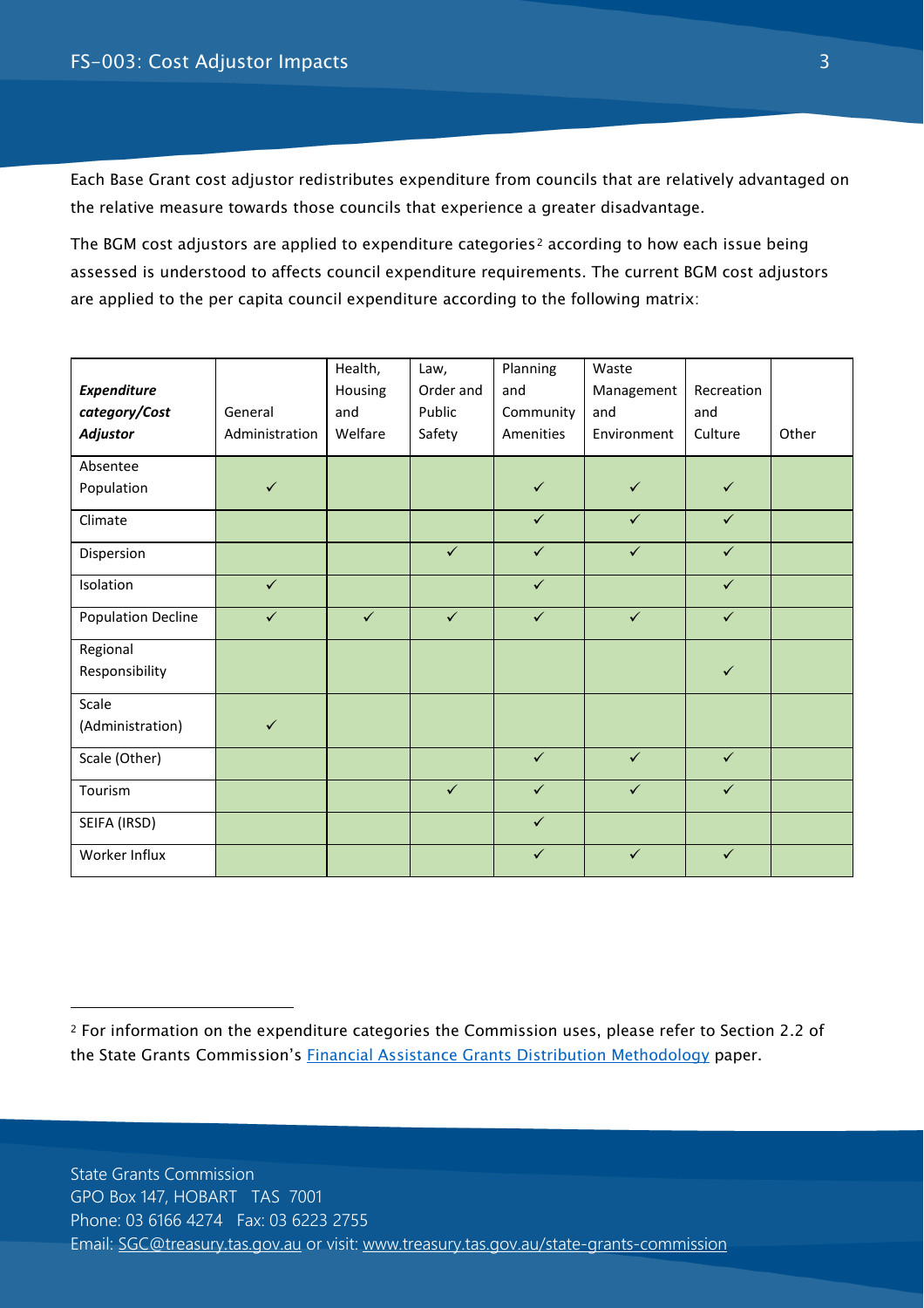For the 2020-21 FA Grant distributions, the Base Grant Cost Adjustor expenditure redistributive effect and the most and least disadvantaged per capita impact for each cost adjustor were as follows:

| <b>Base Grant Model Cost Adjustors</b> | <b>Total Expenditure</b><br><b>Redistributive Effect</b> | <b>Impact for</b><br>most<br>affected<br>council | <b>Most</b><br><b>Affected/Highest</b><br>ranked Council per<br>capita effect \$ | Least<br><b>Affected/Lowest</b><br>ranked Council per<br>capita effect \$ |
|----------------------------------------|----------------------------------------------------------|--------------------------------------------------|----------------------------------------------------------------------------------|---------------------------------------------------------------------------|
| <b>Absentee Population</b>             | 6 128 543                                                | $+577605$                                        | 271.18                                                                           | $-35.67$                                                                  |
| Climate                                | 229 262                                                  | $+229262$                                        | 54.91                                                                            | $-0.43$                                                                   |
| <b>Dispersion</b>                      | 4 881 461                                                | $+520529$                                        | 113.11                                                                           | $-23.75$                                                                  |
| <b>Isolation</b>                       | 3 0 39 1 22                                              | $+299$ 198                                       | 185.84                                                                           | $-14.85$                                                                  |
| <b>Population Decline</b>              | 334 453                                                  | $+69862$                                         | 32.80                                                                            | $-0.65$                                                                   |
| <b>Regional Responsibility</b>         | 6 470 166                                                | $+5863444$                                       | 86.22                                                                            | $-24.80$                                                                  |
| <b>Scale (Administration)</b>          | 13 786 238                                               | $+515797$                                        | 510.69                                                                           | $-62.43$                                                                  |
| Scale (Other)                          | 7 368 779                                                | $+275695$                                        | 272.96                                                                           | $-33.37$                                                                  |
| Tourism                                | 1101619                                                  | $+226$ 156                                       | 49.14                                                                            | $-6.48$                                                                   |
| SEIFA (IRSD)                           | 966 661                                                  | $+58$ 162                                        | 8.35                                                                             | $-6.90$                                                                   |
| <b>Worker Influx</b>                   | 2 3 1 2 6 3 2                                            | $+1$ 768 313                                     | 32.36                                                                            | $-12.32$                                                                  |
| <b>Total</b>                           | 28 001 526 (\$52.39<br>per capita)                       | +986 577                                         | 976.81                                                                           | $-130.40$                                                                 |

The above table shows the expenditure redistribution impact and not the grant outcome impact for councils. As the Base Grant funding pool is insufficient to fully fund the assessed deficits of all councils, the grant outcome impacts of the above cost adjustors is only a proportion of the effects outlined above.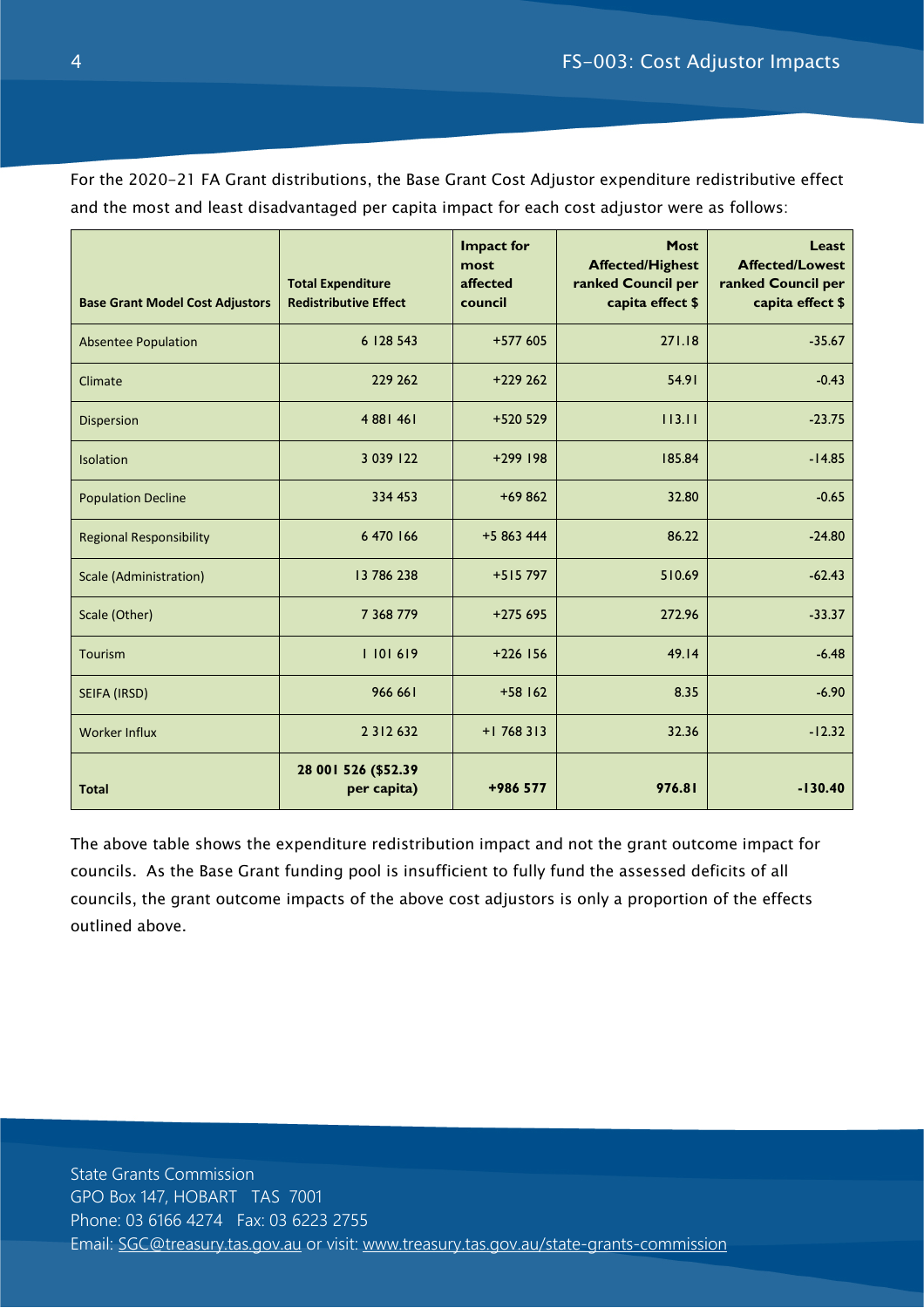## The Road Preservation Model (RPM) process

The Commission's RPM currently has four cost adjustors

## **Road Preservation Model Cost Adjustors**

- **Rainfall**
- **Terrain**
- Traffic

-

**Remoteness** 

The Commission's RPM calculates each council's total road asset preservation needs, The RPM's road asset preservation need is calculated based on a standard unit rate for each road road type. The Commission uses three road types: urban sealed, rural sealed and unsealed. The Commission's standard assessment of each council's total road asset preservation need is calculated by multiplying each council's reported road length by road type by the standard unit rate for that road type. The RPM cost adjustors then modify the Commission's standard assessment of that council's total road asset preservation needs based on the relative disadvantages or advantages of that council's road network circumstances. While the Commission includes bridge and major culvert assets in the calculation of the total road network preservation needs, RPM cost adjustors only apply to the road preservation portion of the road network assessment[3,](#page-4-0)

The Rainfall and Traffic RPM cost adjustors recognise both relative advantages and disadvantages, which can either result in an increase or decrease in the asset preservation assessment for a council whereas the Terrain and Remoteness cost adjustors recognise relative disadvantages, which only result in an increase in the asset preservation assessment for the council's road length by road type.

Bridges and major culverts currently represent 5.1 per cent of the assessed asset preservation need.

For the 2020-21 FA Grant distributions, the Road Grant Cost adjustor redistributive effect were as follows:

|                                               | <b>Sum Redistributed</b> |
|-----------------------------------------------|--------------------------|
| <b>Road Preservation Model Cost Adjustors</b> |                          |
| Rainfall                                      | 2 348 224                |
| Terrain                                       | 3 100 212                |
| Traffic                                       | 2 954 453                |
| Remoteness                                    | 5 277 124                |

<span id="page-4-0"></span><sup>3</sup> Bridges and major culverts currently represent 5.1 per cent of the assessed asset preservation need.